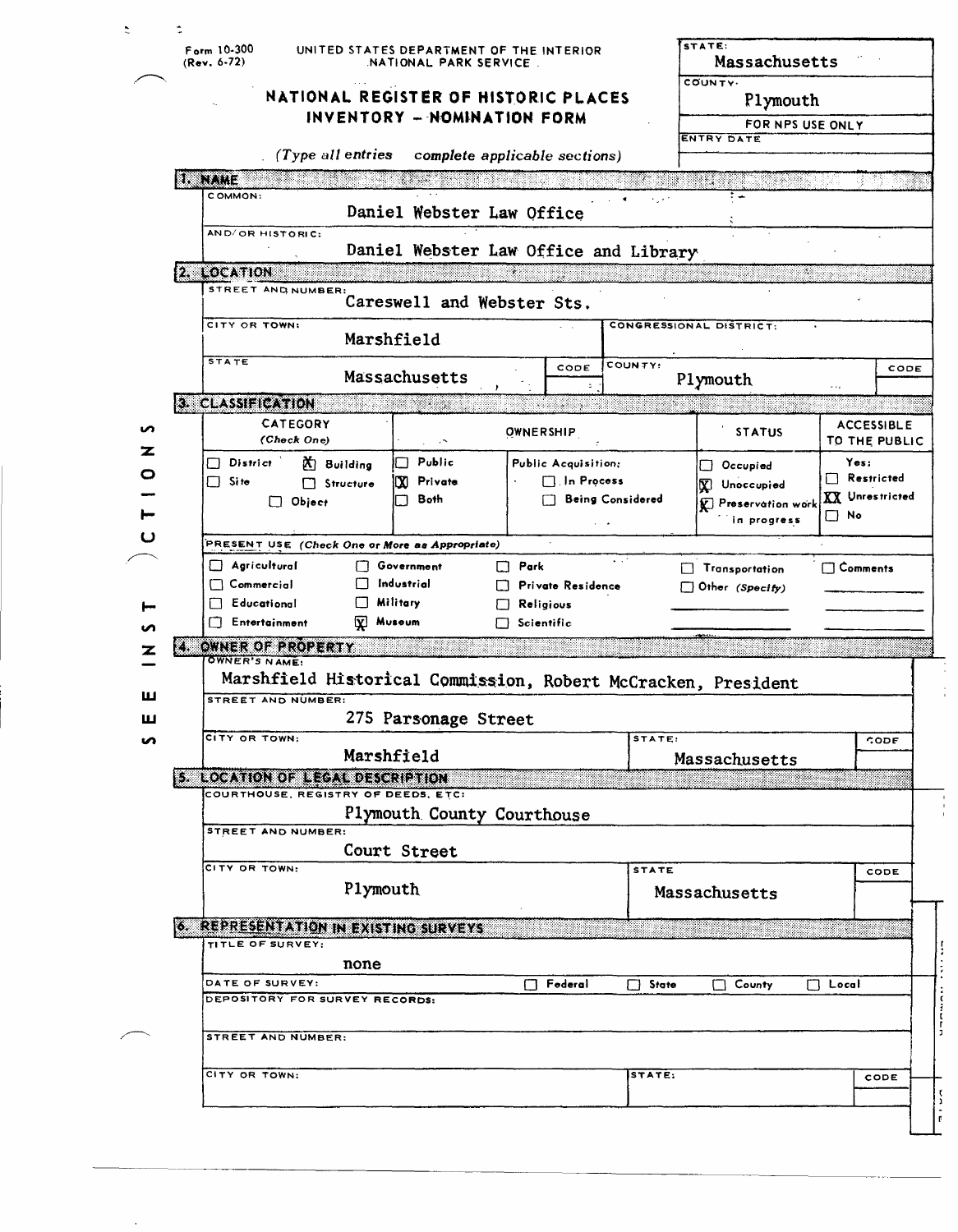|                                                                     | (Check One)                                                                                                                                                                                                                                                                                                         |        |             |  |              |              |                                                                    |  |  |  |
|---------------------------------------------------------------------|---------------------------------------------------------------------------------------------------------------------------------------------------------------------------------------------------------------------------------------------------------------------------------------------------------------------|--------|-------------|--|--------------|--------------|--------------------------------------------------------------------|--|--|--|
| <b>CONDITION</b>                                                    | $\Box$ Excellent                                                                                                                                                                                                                                                                                                    | X Good | $\Box$ Fair |  | Deteriorated | $\Box$ Ruins | Unexposed                                                          |  |  |  |
|                                                                     | (Check One)                                                                                                                                                                                                                                                                                                         |        |             |  |              | (Check One)  |                                                                    |  |  |  |
| Altered<br>$\Box$ Unaltered<br>$\Box$ Original Site<br><b>Noved</b> |                                                                                                                                                                                                                                                                                                                     |        |             |  |              |              |                                                                    |  |  |  |
|                                                                     | with old foundation, floorboards, windows and fireplace evident.<br>However, the walls were badly deteriorated and have received a<br>fresh coat of plaster and paint. The door is at one end of the<br>the oppoiste end two tall windows of triple hung sash, with twelve<br>panes each, frame a center fireplace. |        |             |  |              |              | building and there is a twelve-over-twelve window on each wall. At |  |  |  |

several pieces of furniture from his home. However, all the papers and books, including a large set of volumes bought from naturalist John J. Audubon, who visited here, are gone. Many were given to the Dartmouth College collection.

 $\overline{1}$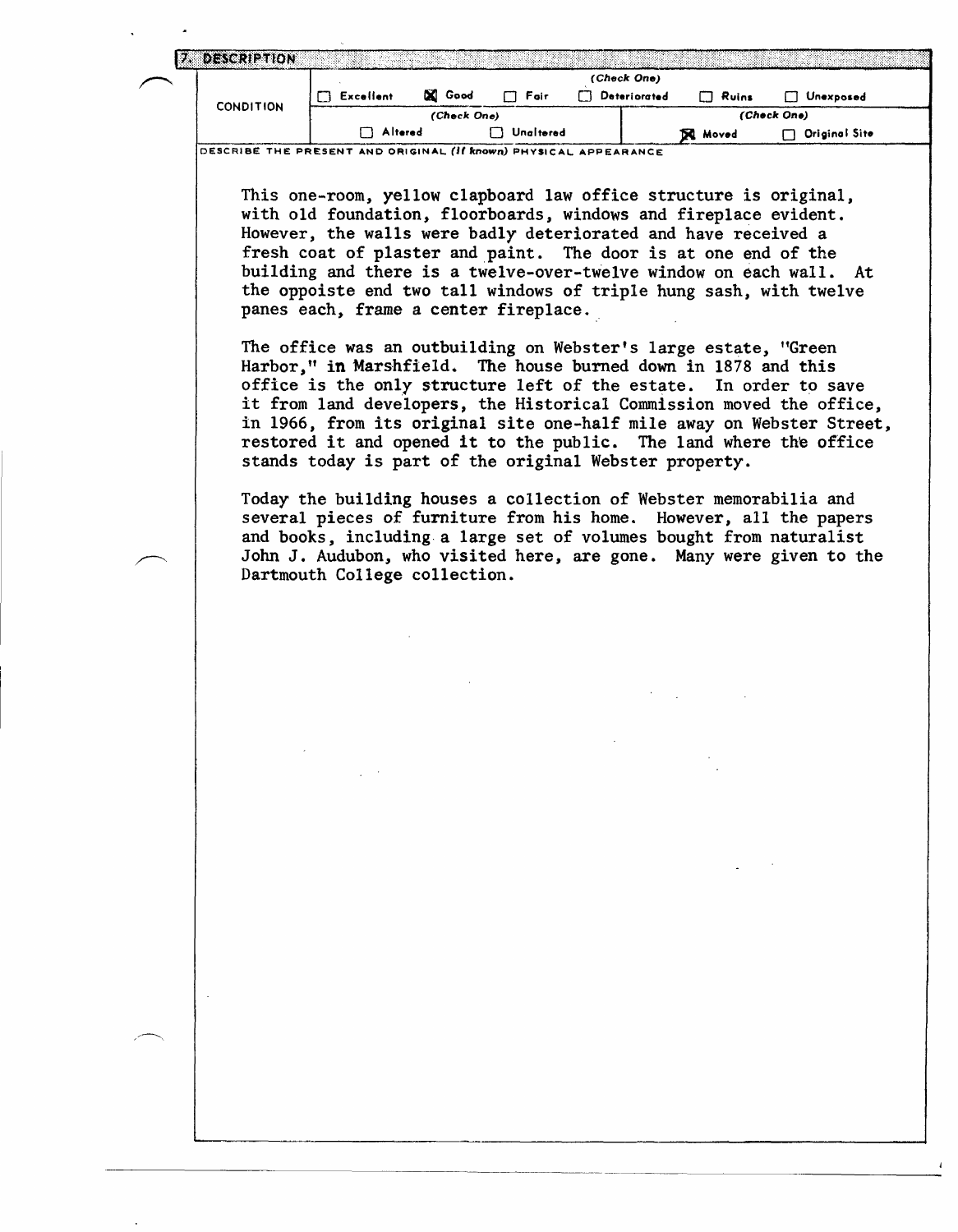| PERIOD (Check One or More as Appropriate)                  |                  |                    |                       |
|------------------------------------------------------------|------------------|--------------------|-----------------------|
| Pre-Columbian!                                             | 16th Century     | 18th Century       | 20th Century<br>П     |
| 15th Century<br>П                                          | 17th Century     | 19th Century       |                       |
| SPECIFIC DATE(S) (If Applicable and Known)                 | 1832–1852        |                    |                       |
| AREAS OF SIGNIFICANCE (Check One or More as Appropriate) ~ |                  |                    |                       |
| Abor iginal                                                | <b>Education</b> | <b>R</b> Political | <b>Urban Planning</b> |
| Prehistoric                                                | Engineering<br>П | Religion/Phi-      | Other (Specify)       |
| <b>N</b> Historic                                          | <b>Industry</b>  | lasophy            |                       |
| Agriculture<br>П                                           | Invention        | Science            |                       |
| Architecture                                               | Landscape        | Sculpture          |                       |
| Art                                                        | Architecture     | Social/Human-      |                       |
| Commerce                                                   | Literature       | itarian            |                       |
| Communications                                             | <b>Military</b>  | Theater            |                       |
| Conservation                                               | Music            | Transportation     |                       |

Daniel Webster used this one-room, clapboard building as his natural history library and law office on his estate, "Green Harbor," at Marshfield, Massachusetts. "Green Harbor" was Webster's real home, his place of places." <sup>1</sup> to which he would escape from Washington as much as possible. He bought the 160-acre Thomas estate in 1832 and accumulated an additional 120Q acres before his death in 1852. This was an outbuilding which survived the fire that destroyed the main house in 1878. The Marshfield Historical Commission saved the office from deterioration, moved it, restored it and opened it to the public in 1966.

Arthur C. Cole has said of Daniel Webster that "perhaps no Northerner left so strong an impress upon the political life of [the] great 'middle period' or made a more substantial contribution to the preservation of the Union in the supreme test of the sixties.<sup>2</sup> Champion of the American Union, he sacrificed a popular following with his effective advocacy of the new industrial order. His oratory was a persuasive blend of logic and eloquence, and on many occasions he was able to turn the tide with his addresses. No students of American history can forget Webster's reply to Hayne who spoke for Calhoun's doctrine of nullification." Arguing that nullification could lead only to violence and war, Webster proclaimed he was for "Liberty and Union, now and forever, one and inseparable."

Webster's brilliant working of the data and presenting of the Dartmouth College case before the Supreme Court established his reputation among many as the foremost lawyer of his day.

He went on to appear for the Bank of the United States in its successful litigation in the landmark case of McCulloch v. Maryland and participated in the crucial cases of Gibbons  $\overline{v}$ . Ogden, Osborn  $v$ . Bank of the United States, and Odgen v. Saunders.

1. Quote from Daniel Webster, June 1847, in Claude M. Fuess, Daniel Wesbster, Vol. II (Hamden, Connecticut: Archon Books, 1963), p.336 2. "Daniel Webster," entry in Dictionary of American Biography (New York, 1943), p. 592.

(Continued)

 $\sim$ 

Ę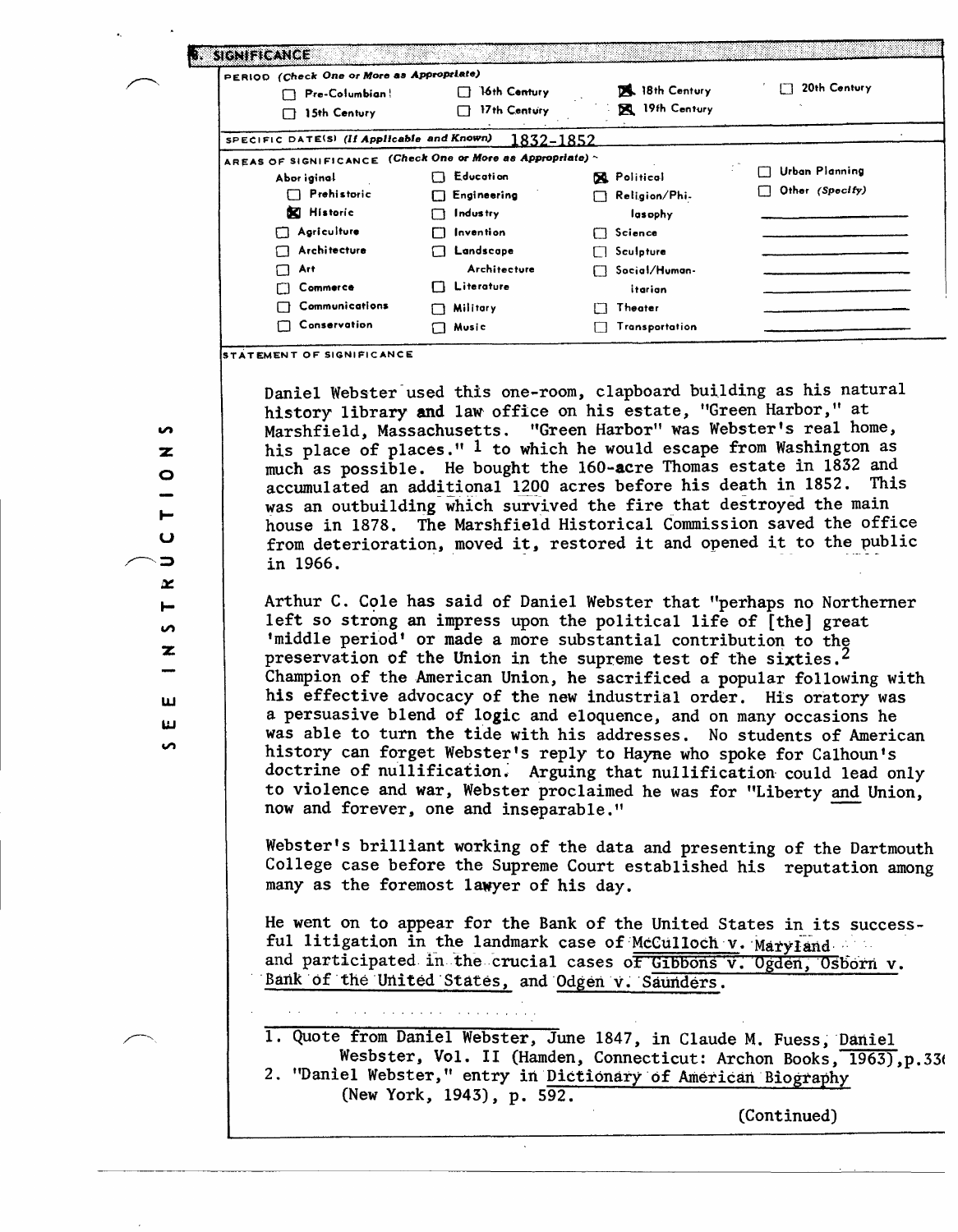#### **UNITED STATES DEPARTMENT OF THE INTERIOR NATIONAL PARK SERVICE**

**STATE** Massachuetts

## **NATIONAL REGISTER OF HISTORIC PLACES**

**(Continuation Sheet)**

## **INVENTORY \* NOMINATION FORM**

| Plymouth            |             |
|---------------------|-------------|
| FOR NPS USE ONLY    |             |
| <b>ENTRY NUMBER</b> | <b>DATE</b> |
|                     |             |

*(Number all entries)* 

8. Significance (1) Daniel Webster Law Office, Marshfield, Mass.

**COUNTY**

### Biography

Daniel Webster, American statesman, lawyer and orator, was born near Salisbury, New Hampshire in 1782. A year later the family moved to a farm near Franklin, New Hampshire, where Daniel grew to manhood. A frail child, he was spared the heavier tasks of the farm in favor of the advantage of knowledge. His father enrolled him at Phillips Exeter Academy but the boy failed to complete the course and returned to the farm. He attended Dartmouth College where he developed a reputation as a speaker. Following graduation he studied law, was clerk to Christopher Gore and admitted to the Boston bar in 1805. In later years he was fond of returning to the farm between court sessions or after the adjourment of Congress.

In 1807 he moved to Portsmouth, New Hampshire, where he remained for 9 years. He established an office which housed his profitable law practice and launched his political career from here. A strong advocate of the Federalist philosophy and devoted to the Union, Webster attacked Jeffersonian democracy through Fourth of July speeches and occasional political pamphlets. He championed New England shipping interests and vigorously condemned Jefferson for the war with Britain. By 1813 Webster was highly recognized among the Portsmouth Federalists and they elected him to Congress. In 1816, midway through his second term, he moved to Boston and established an even more lucrative law practice.

He won fame as a lawyer defending his alma mater in the Dartmouth College Case 1819) and appeared before the Supreme Court for the Bank of the United States in McCulloch v. Maryland. Boston sent him to Congress in 1823 but, he continued his busy law practice before the Supreme Court and other courts of the country.

As the dominant interests of his constituency changed from shipping to industry, Webster abandoned his earlier free-trade views in favor of protection. In 1830 he met Calhoun's doctrine of nullification with strong oratory in favor of the Union and voted against the Compromise Tariff of 1833. With Clay, he became one of the leaders of the new Whig party and vigorously opposed Jackson's war on the Bank of the United States. In 1836 he was nominated by the Massachusetts legislature as their Presidential candidate. However, with other Whig candidates in the field he received only the electoral votes of Massachusetts. His desire for the White House did not diminish with this defeat but he never got this close again.

(Continued)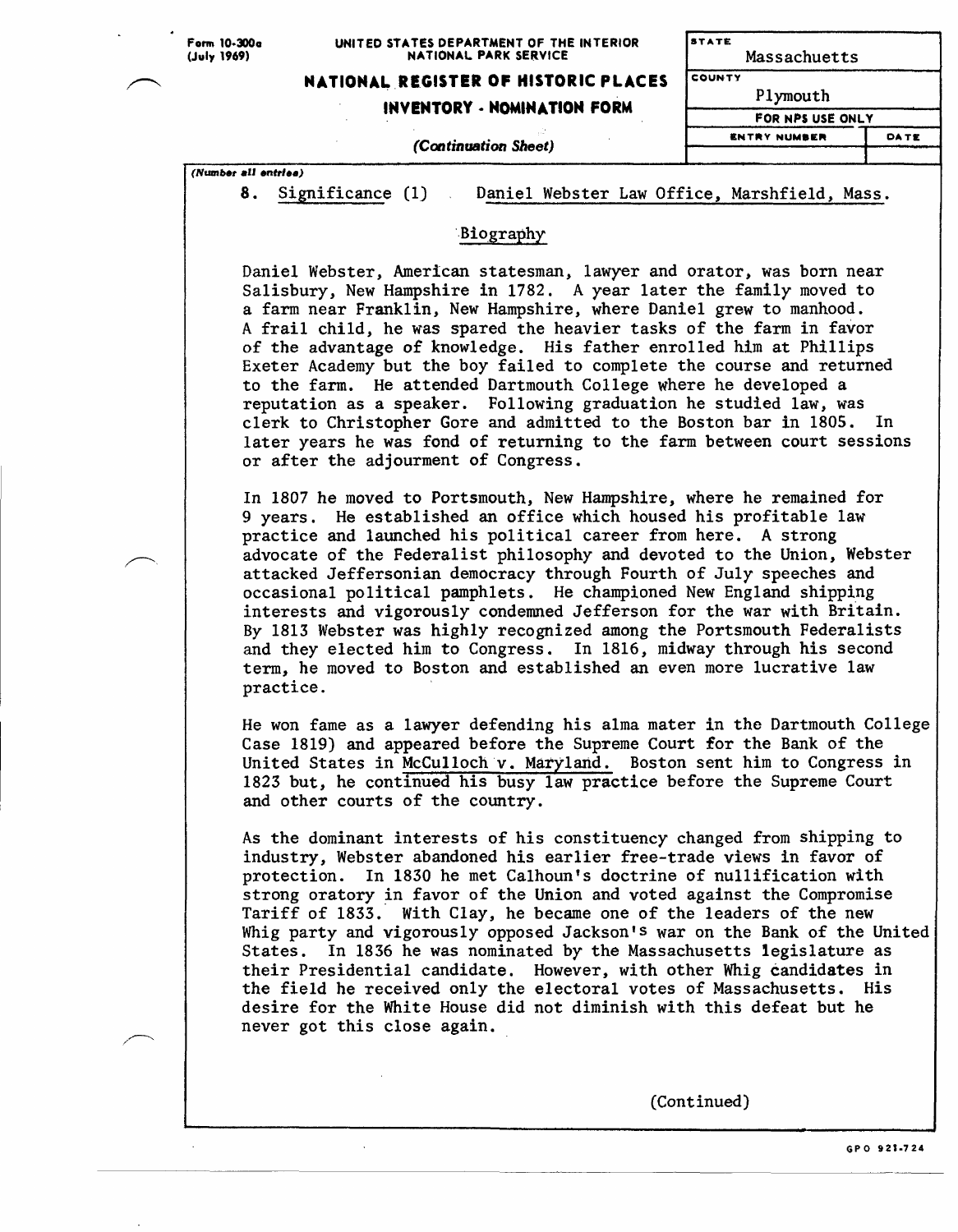| Form 10-300a |
|--------------|
| (July 1969)  |

#### **UNITED STATES DEPARTMENT OF THE INTERIOR NATIONAL PARK SERVICE**

**STATE** 

# **NATIONAL REGISTER OF HISTORIC PLACES**

*(Continuation Sheet)*

**INVENTORY - NOMINATION FORM**

| Massachusetts       |      |
|---------------------|------|
| <b>COUNTY</b>       |      |
| Plymouth            |      |
| FOR NPS USE ONLY    |      |
| <b>ENTRY NUMBER</b> | DATE |
|                     |      |

*(Number all entries)* 

8. Significance: (2) Daniel Webster Law Office, Marshfield, Mass.

In 1841 Webster entered Harrison's cabinet as Secretary of State and stayed on with Tyler after Harrison's death. He successfully completed the Webster-Ashburton Treaty of 1842, which settled most of the international boundary betweeen Canada and the United States. He resigned his office in 1843 and, burdened with debt, returned to Boston to replenish his exchequer. In 1845, though, he was back in the Senate, opposing the acquisition of Texas with the resulting extension of slavery and condemning the war with Mexico. Webster had long been a critic of slavery, though he felt the problem should be solved by the South. He believed slavery to be an evil--but not so great an evil as disunion. He served again as Secretary of State under Fillmore and died in 1852.

Webster was anything but satisfied during his 40-year political career. As champion of the Union and the special industrial interests he sacrified the support of the masses. The Presidency eluded him and even his personal fortunes failed to bring the security that eases frustration. Yet he left a great imprint on the political life of this period and made a substantial contribution to the preservation of the Union.